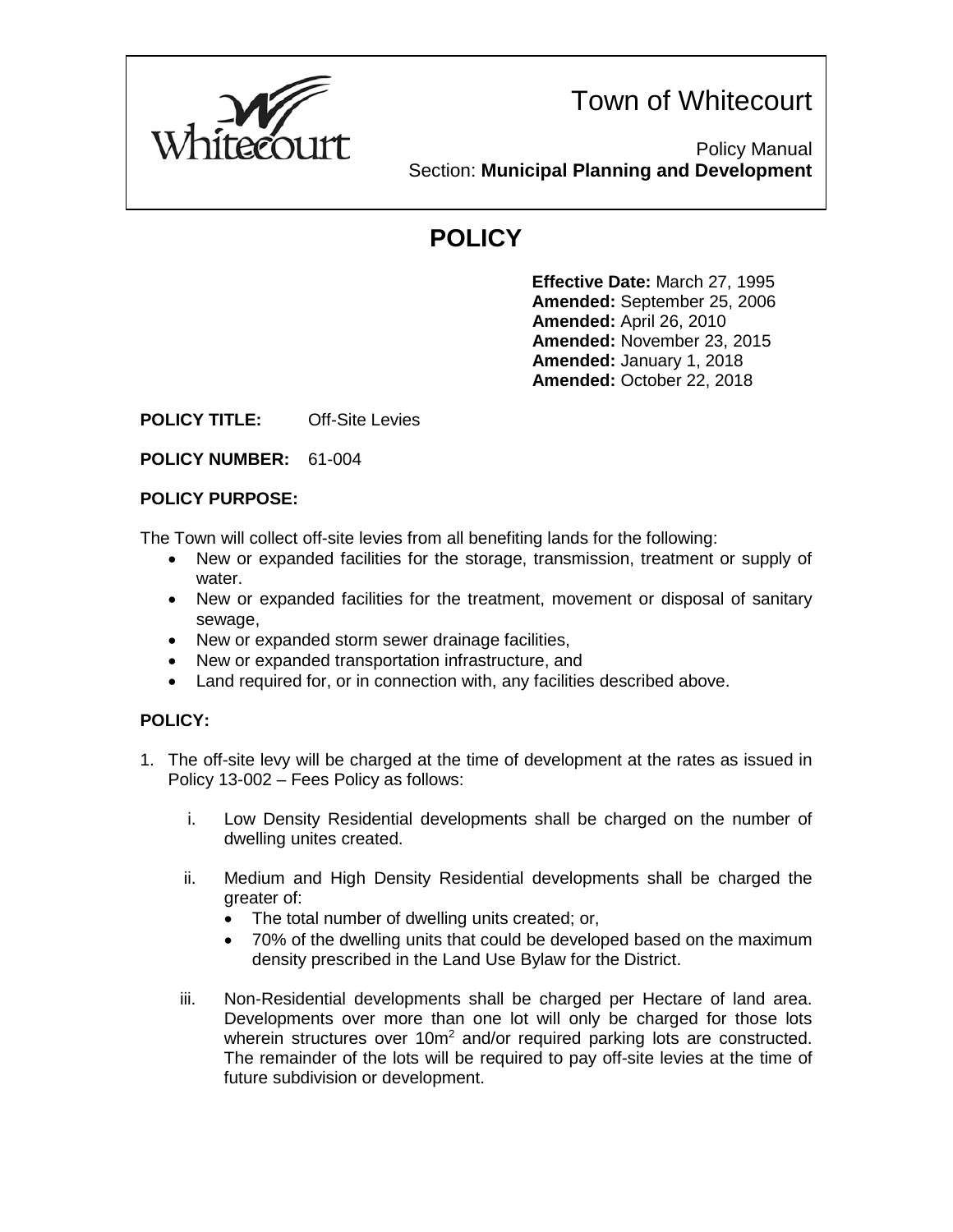

Policy Manual Section: **Municipal Planning and Development**

- iv. Mixed Uses shall be charged the greater of:
	- The sum of the total residential dwelling units created plus the sum of the total non-residential area occupied for buildings, parking, and vehicle maneuvering; or
	- The sum of the total residential amount payable if the site was developed to 50% of the maximum possible density as outlined in the High Density Residential Land Use District of the Town of Whitecourt Land Use Bylaw, plus the total non-residential amount per hectare of 50% of the land area.
- 2. Where only a percentage of the full off-site levy is to be charged to development, the following percentages will apply in calculating the levies due:

| Transportation Off-Site Levy: | 51% |
|-------------------------------|-----|
| Water Off-Site Levy:          | 8%  |
| Sewer Off-Site Levy:          | 41% |

- 3. Developments outside of Town boundaries that are to be charged off-site levies will be collected at double the rate listed in the Town's Fee Schedule or as otherwise stated in alternate agreements between the Town of Whitecourt and other third parties.
- 4. On or before June 30 in each calendar year the Chief Administrative Office, or assigned designate, shall submit to Council an annual Off-Site Levy Report pursuant to Bylaw 1532 identifying:
	- a) Projects constructed during the previous calendar year and their final costs;
	- b) Updated construction estimates for projects yet to be constructed and an explanation of adjustments including any unrecorded grants or other sources of funding received for the projects;
	- c) Amount collected in Off-Site Levy Fees in the previous calendar year;
	- d) Specifics of the total value of Off-Site Levy Fees being held by the Town of Whitecourt, interest earned, and commitments for future expenditures of such monies; and
	- e) Updated Off-Site Levy Rate Schedules to be approved by Council resolution on an annual basis.
- 5. The Off-Site Levy Bylaw and Policy should be reviewed and adjusted annually with a major review conducted every five years.
- 6. Excluding Low Density Residential developments and Industrial developments, Developers who have intentions to further develop their property may be able to enter into a Development Agreement with the Town of Whitecourt to defer a portion of their off-site levies as follows: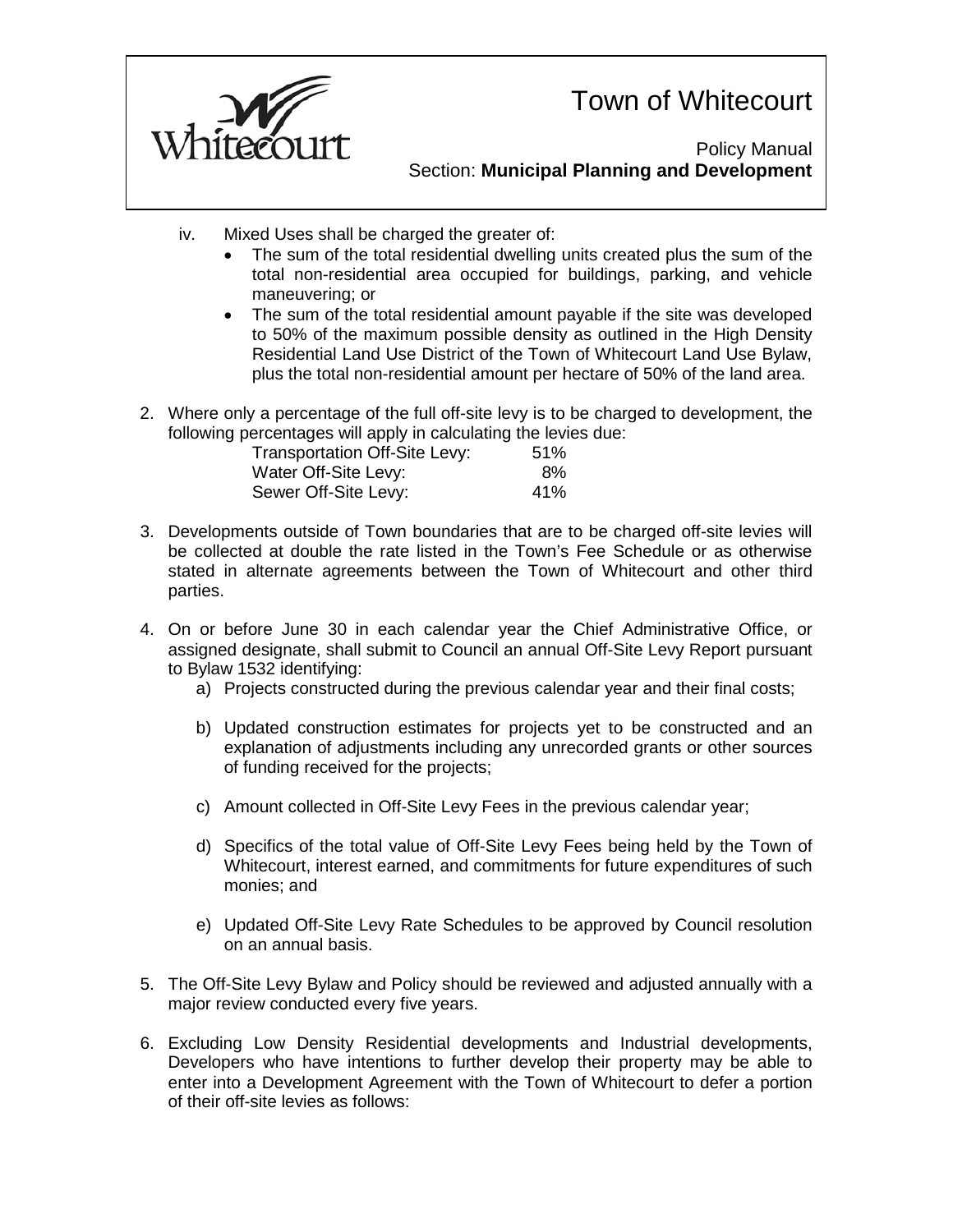

Policy Manual Section: **Municipal Planning and Development**

- i. Initial Payment:
	- a) Medium and High Density Residential developments shall be charged on the number of dwelling units proposed under their current development permit application
	- b) Non-Residential developments shall be charged on the total area proposed for buildings, parking, and vehicle maneuvering.
	- c) Mixed Uses shall be charged at the residential rate for the proposed number of dwelling units plus the non-residential rate for the footprint of the proposed non-residential development (building areas, parking areas, and vehicle maneuvering areas) under their current development permit application.
		- The non-residential area calculation shall exclude building areas dedicated to residential uses (i.e. lobbies, amenity areas, laundry facilities, etc.)
		- Where shared use exists (i.e. hallways, utility rooms, parking areas, etc.) the Development Authority shall assign an equitable distribution of that area to non-residential area calculations.
- ii. The remaining number of residential dwelling units and/or non-residential land area required to be charged off-site levies shall be calculated as per Clause 1 of this policy and recorded in the development agreement.
- iii. Payment of remaining Off-Site Levy charges:
	- a) Levies shall be paid in stages, at the Off-Site Levy rates in place at the time of each staged application, based on the additional development of the property as follows:
		- Medium and High Density Residential developments shall be charged on the additional number of dwelling units they create.
		- Non-Residential developments shall be charged on the additional land area utilized for their proposed development (building areas, parking areas, and vehicle maneuvering areas).
		- Mixed Uses shall be charged based on the additional number o dwelling units they create plus the additional non-residential development (building area, parking areas, and vehicle maneuvering areas) utilized.
	- b) Where there are no further developments proposed on the parcel of the remaining fees shall be payable in full at the Off-Site Levy rates in place at the time of application.
	- c) Where a subdivision is proposed on a parcel with outstanding off-site levies, the remaining levies on the developed lots must be paid in full at the off-site levy rates in place at the time of subdivision application prior to registration of the subdivision.